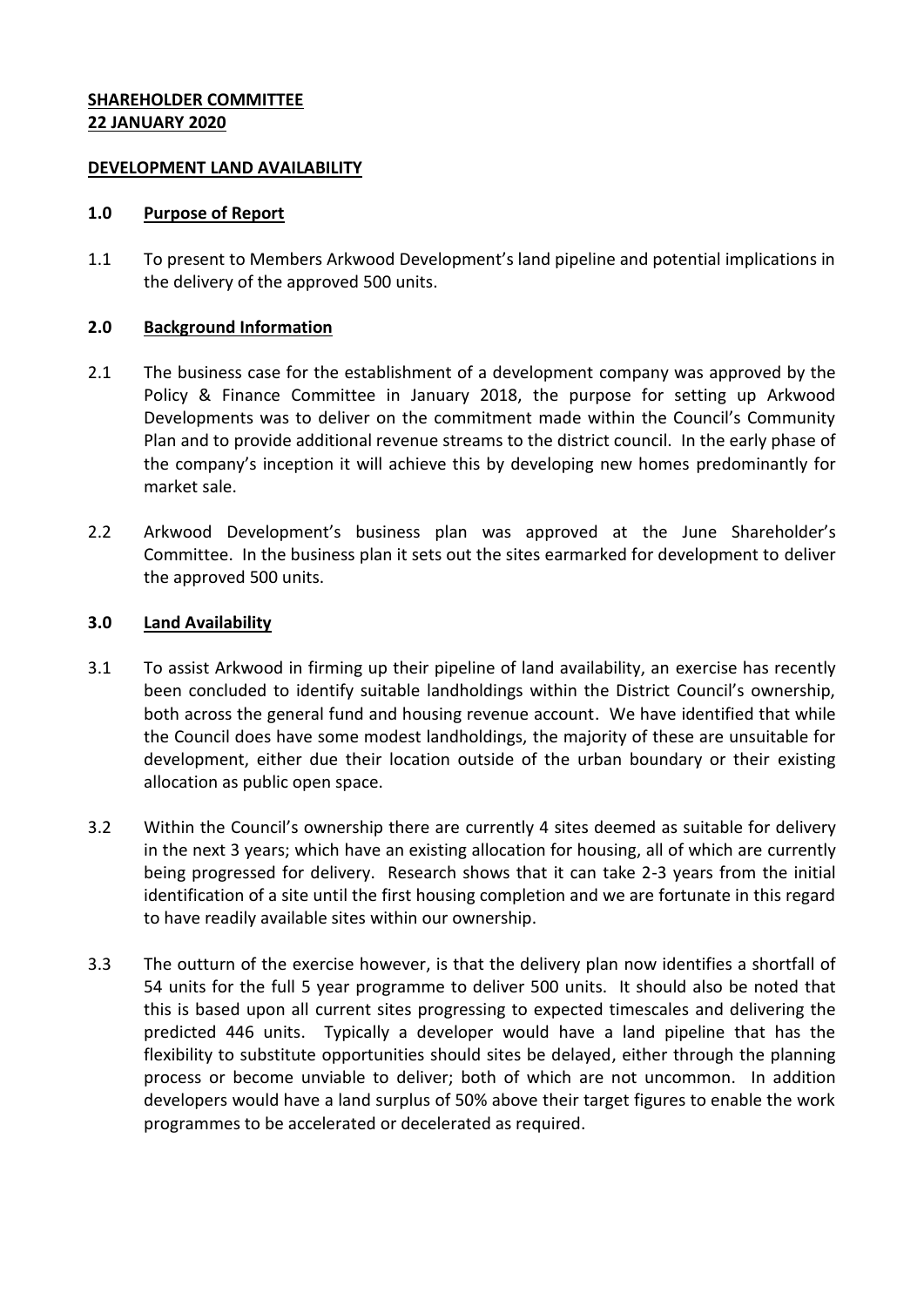- 3.4 The conclusion to be drawn is that there is a need to acquire further land suitable for development, to fulfil the projected shortfall in the next 5 years. The land would need to have an existing allocation for housing, due to the timescales for delivery and recognising that the next round of site allocations, will not occur for another 3-4 years. Colleagues in the Planning Department have confirmed that they currently have a flexible supply of land allocations within the district; and would not be looking to add to this until the Core Strategy is due for renewal.
- 3.5 In 2011 the Council adopted their Core Strategy for the Local Development Framework, which was revised in 2017 and adopted again as the Amended Core Strategy in 2019. The Council takes a proactive approach to development and has allocated land parcels suitable for new build housing development. This is an efficient way of streamlining the planning process however, it also means that the majority of the sites within the district that have an existing housing allocation have already been secured by developers, leaving limited sites available to purchase.
- 3.6 Whilst there will doubtless still be opportunities coming to the market place within the district; prior to the next round of planning allocations, these will be limited in number and given the scarcity likely to attract a premium price. Timescales to secure additional sites are key given the previous point that it takes approximately 2-3 years for a site to deliver units and there is also no guarantee that any sites which do come onto the market will meet Arkwood's viability requirements.
- 3.7 A means of addressing the current shortfall within the development pipeline would be to broaden the area in which Arkwood operates to include neighbouring districts. This would open up opportunities not only to purchase sites outright, but also to potentially work with other local authorities to establish if they have suitable development land and require a partner to unlock sites.
- 3.8 Benefits to operating in neighbouring districts are that we could continue to use a local supply chain, ensuring that money spent is re-invested in the local Newark & Sherwood economy.

# **4.0 Equalities Implications**

4.1 There are no equalities implications in this report, as the subject matter involves the provision of a land supply for the Council's development company and does not impact upon persons with protected characteristics .

### **5.0 Financial Implications (FIN19-20/5898)**

5.1 Any development that the company seeks to enter into, whereby there is a borrowing requirement from the Council will continue to follow the same robust process as the current scheme. This will mean that a Business Case will be presented to this Committee in order to recommend to Policy & Finance a funding mix for each development. This would then lead to a scheme created in the Council's Capital programme and depending on the funding mix, may include an element of up front equity funding and a loan facility.